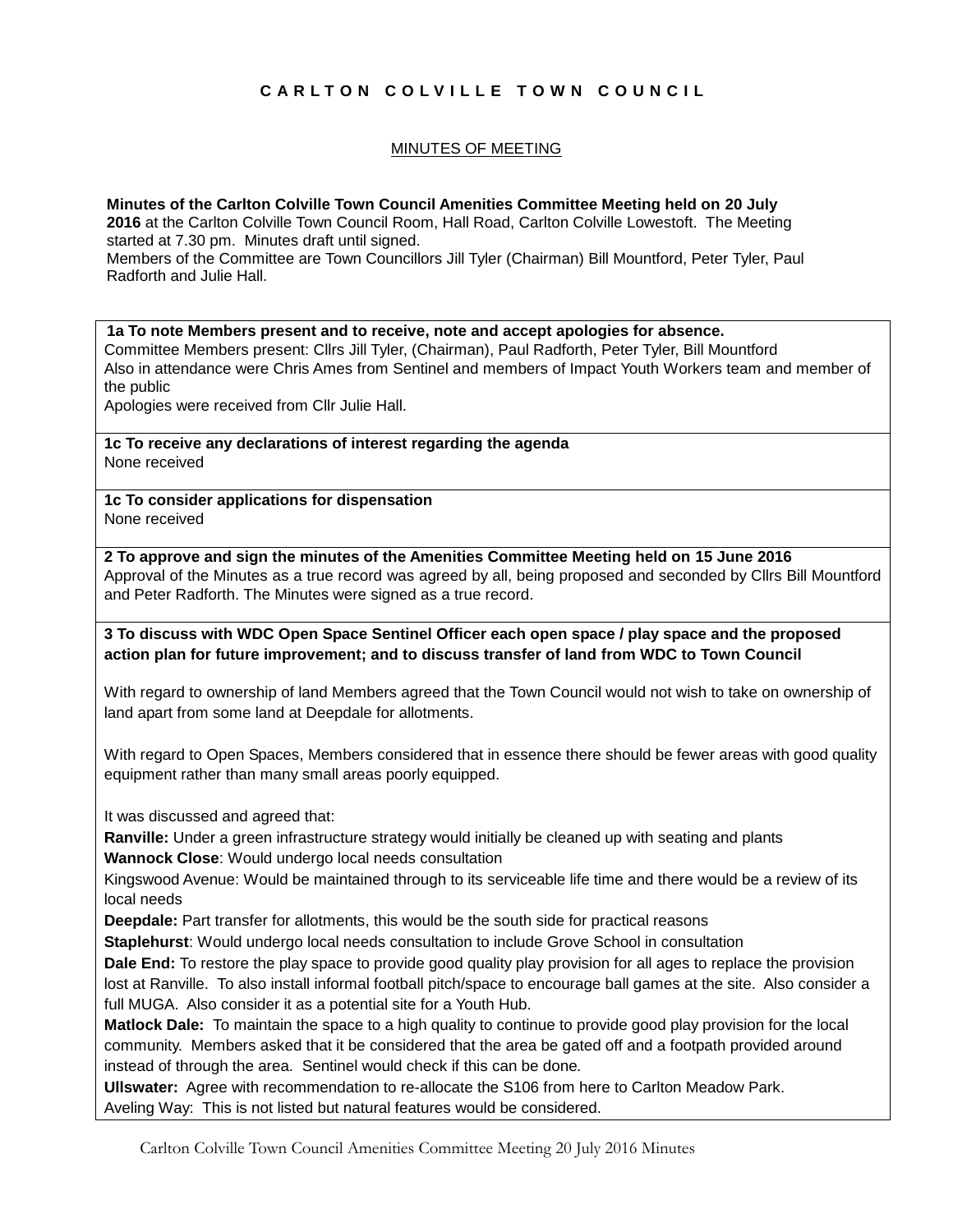**Carlton Meadow Park:** To utilise available S106 funds in the Carlton Colville area as the local community park and invest in junior play provision and to cater for all ages. Also to consider the opening up of the skate park area for security reasons. Depending on planning issues, north side bunds might be kept, and concrete ramps are less noisy. To provide a steel MUGA and equipment for older people eg table tennis tables.

It was noted that that WDC would drive the project with Sentinel starting the procurement process. Impact Youth workers would engage with the skate park users for feedback in a consultation, plans would be created and presented by youth at Town Council Meeting. Sentinel would present ideas and costs for equipment for the rest of the park including steel MUGA and proposals would be circulated in the newsletter for feedback from local residents.

Sentinel officer and Youth Workers left the meeting at this point at 8.40 pm.

## **4 Public participation**

*A period of up to 15 Minutes is allowed for public questions. During this time, residents can put questions to the Chairman regarding local concerns. Where possible, the Chairman will respond but matters may have to be deferred and placed on a later month's agenda for discussion*

A local resident raised the matter of smartening up the outside of the Seagull Theatre and it was agreed to ask County Councillors if there is any funding for this.

**5 To receive updates on actions from the previous meeting not covered by other agenda items:** Town Council responses issued to the WDC Open Space Evaluation report and reply received, see above item 3 8.40

Men's shed

.

Cllr Bill Mountford provided an update and advised that the Lowestoft Players' old building would be available. Help with setting things up will be available through a SCC Our Place officer.

**6 To receive details of correspondence received since 15 June about amenities matters not dealt with under other items and to note any action taken already**.

Police response to behavior at Carlton Meadow Park The suggestion was made that the teen shelter be removed.

Cllr Jill Tyler suggested that opening up the vegetation along Lowestoft Road would decrease the seclusion.

Notification about times of use of allotments

A request was received for allotments not to be used earlier than 7.30 am.

It was agreed to request in the noticeboard that allotment holders be courteous and not make noise in the early mornings.

**7 To sign under delegated authority the following payments that have already been agreed by Council**: The clerk's remuneration.

Bills as circulated

These were agreed by all see attached

## **8 To Consider payment of removal of teen shelter**

All agreed. It was noted that W Norse might be able to remove this without charge.

## **9 To receive update on Council Room**

Advice has been received from solicitor about necessary lease changes and forwarded to The Play Group and Carlton Colville Community Centre. This would be an agenda item at the next Town Council Meeting.